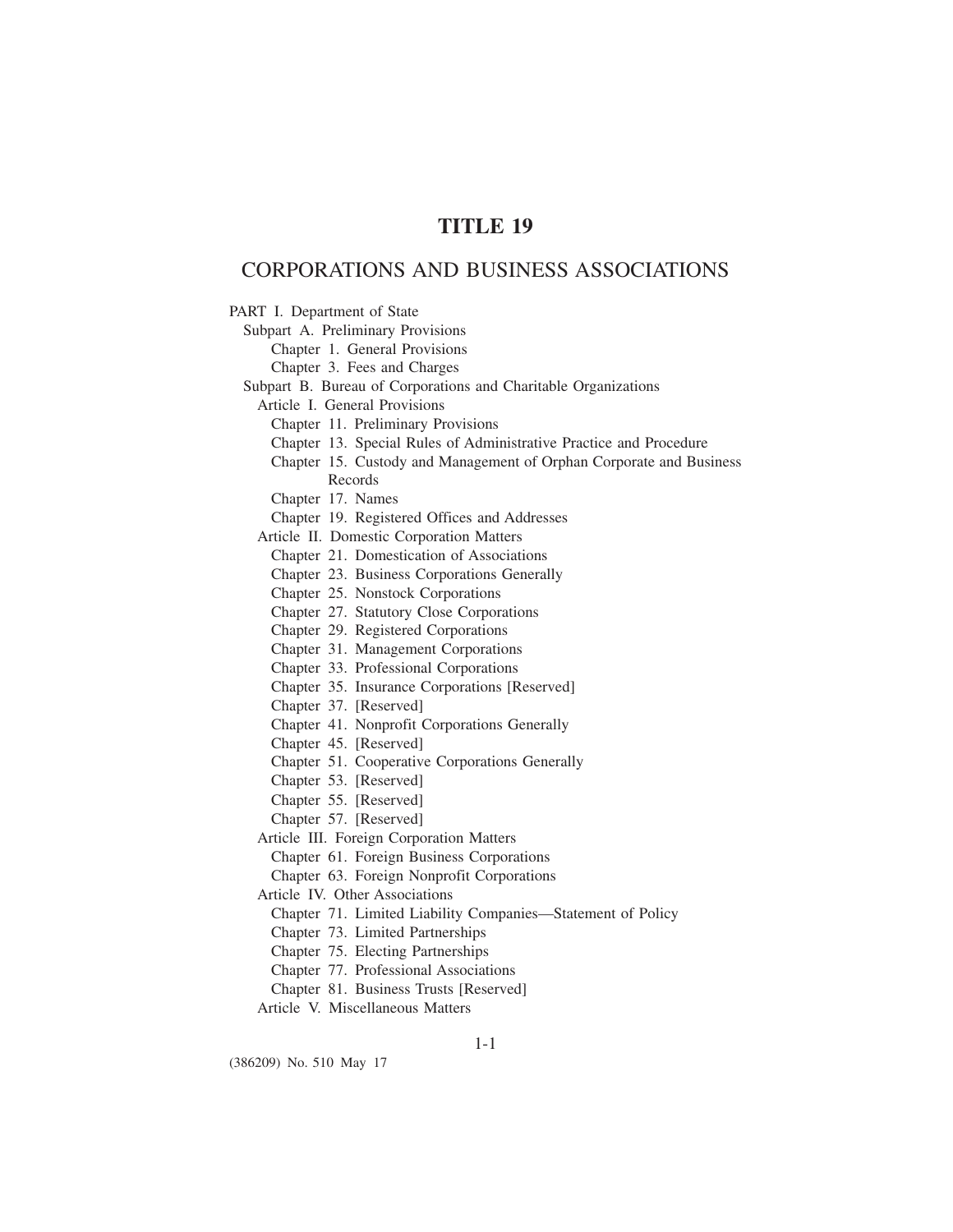## **19 § 1.1** DEPARTMENT OF STATE Pt. I

Chapter 91. Marks and Insignia Chapter 93. Cooperative Contracts [Reserved] Chapter 95. Uniform Commercial Code

#### **Authority**

The provisions of this Part I issued under section 506 of The Administrative Code of 1929 (71 P.S. § 186); 2 Pa.C.S. § 102; 13 Pa.C.S. Chapters 91—95; 15 Pa.C.S. Chapter 1 Subchapter B; and 54 Pa.C.S. § 102, unless otherwise noted.

#### **Source**

The provisions of this Part I adopted June 22, 1973, effective June 23, 1973, 3 Pa.B. 1164; revised in its entirety April 17, 1992, effective April 18, 1992, 22 Pa.B. 1993, unless otherwise noted.

## **PART I. DEPARTMENT OF STATE**

| Subpart   |                                              | Chap. |
|-----------|----------------------------------------------|-------|
|           |                                              |       |
| <b>B.</b> | <b>BUREAU OF CORPORATIONS AND CHARITABLE</b> |       |
|           |                                              |       |

## **Subpart A. PRELIMINARY PROVISIONS**

| Chap. |                                                                                                                                                                                                                                                                                                                                | Sec. |
|-------|--------------------------------------------------------------------------------------------------------------------------------------------------------------------------------------------------------------------------------------------------------------------------------------------------------------------------------|------|
|       | 1. GENERAL PROVISIONS $\ldots$ $\ldots$ $\ldots$ $\ldots$ $\ldots$ $\ldots$ $\ldots$ $\ldots$ $\ldots$ $\ldots$ $\ldots$ $\ldots$ $\ldots$ $\ldots$ $\ldots$ $\ldots$ $\ldots$ $\ldots$ $\ldots$ $\ldots$ $\ldots$ $\ldots$ $\ldots$ $\ldots$ $\ldots$ $\ldots$ $\ldots$ $\ldots$ $\ldots$ $\ldots$ $\ldots$ $\ldots$ $\ldots$ |      |
|       |                                                                                                                                                                                                                                                                                                                                |      |

#### **CHAPTER 1. GENERAL PROVISIONS**

- Sec.  $1.1$ .
- Definitions.
- 1.2. Scope.<br>1.3. Officia
- 1.3. **Official forms.**<br>1.4 **Searches and i**
- Searches and information.

## **§ 1.1. Definitions.**

The following words and terms, when used in this part, have the following meanings, unless the context clearly indicates otherwise:

*Code*—Title 15 of the *Pennsylvania Consolidated Statutes* (relating to corporations and unincorporated associations).

*Corporation Bureau*—The Corporation Bureau of the Department.

*Department*—The Department of State of the Commonwealth.

#### **Source**

The provisions of this § 1.1 adopted June 22, 1973, effective June 23, 1973, 3 Pa.B. 1164; amended April 17, 1992, effective April 18, 1992, 22 Pa.B. 1993. Immediately preceding text appears at serial page (141750).

(386210) No. 510 May 17

*2017 Commonwealth of Pennsylvania*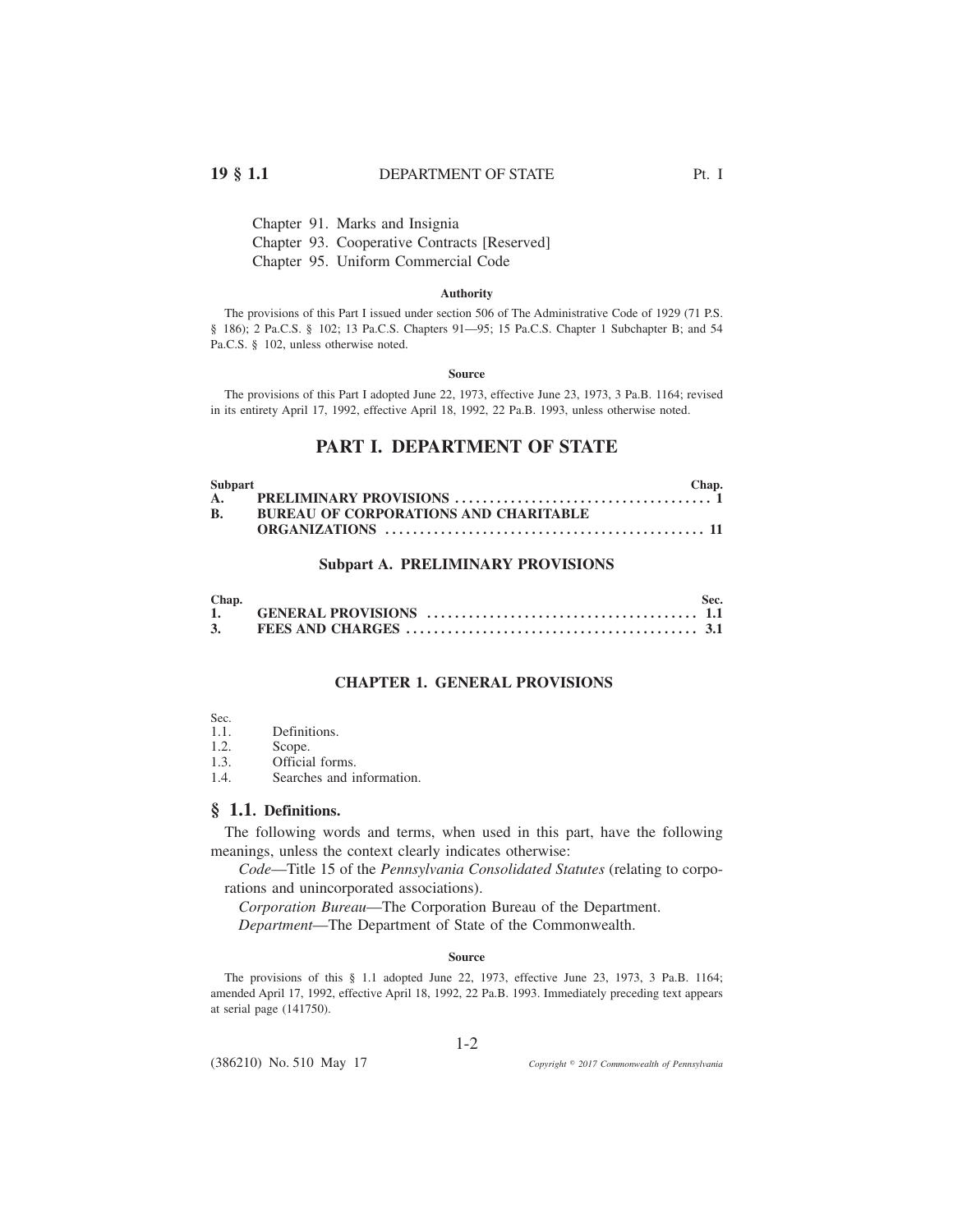### **§ 1.2. Scope.**

This part applies only to the activities of the Department conducted through the Corporation Bureau.

**Source**

The provisions of this § 1.2 adopted June 22, 1973, effective June 23, 1973, 3 Pa.B. 1164; amended April 17, 1992, effective April 18, 1992, 22 Pa.B. 1993. Immediately preceding text appears at serial page (141750).

### **§ 1.3. Official forms.**

The official forms referred to in this part are listed in Appendix A in numerical order.

#### **Source**

The provisions of this § 1.3 adopted April 17, 1992, effective April 18, 1992, 22 Pa.B. 1993.

#### **Cross References**

This section cited in 19 Pa. Code § 13.3 (relating to communications and filings generally).

## **§ 1.4. Searches and information.**

See § 13.31 (relating to searches and information; telephone inquiries).

**Source**

The provisions of this § 1.4 adopted April 17, 1992, effective April 18, 1992, 22 Pa.B. 1993.

(225517) No. 269 Apr. 97